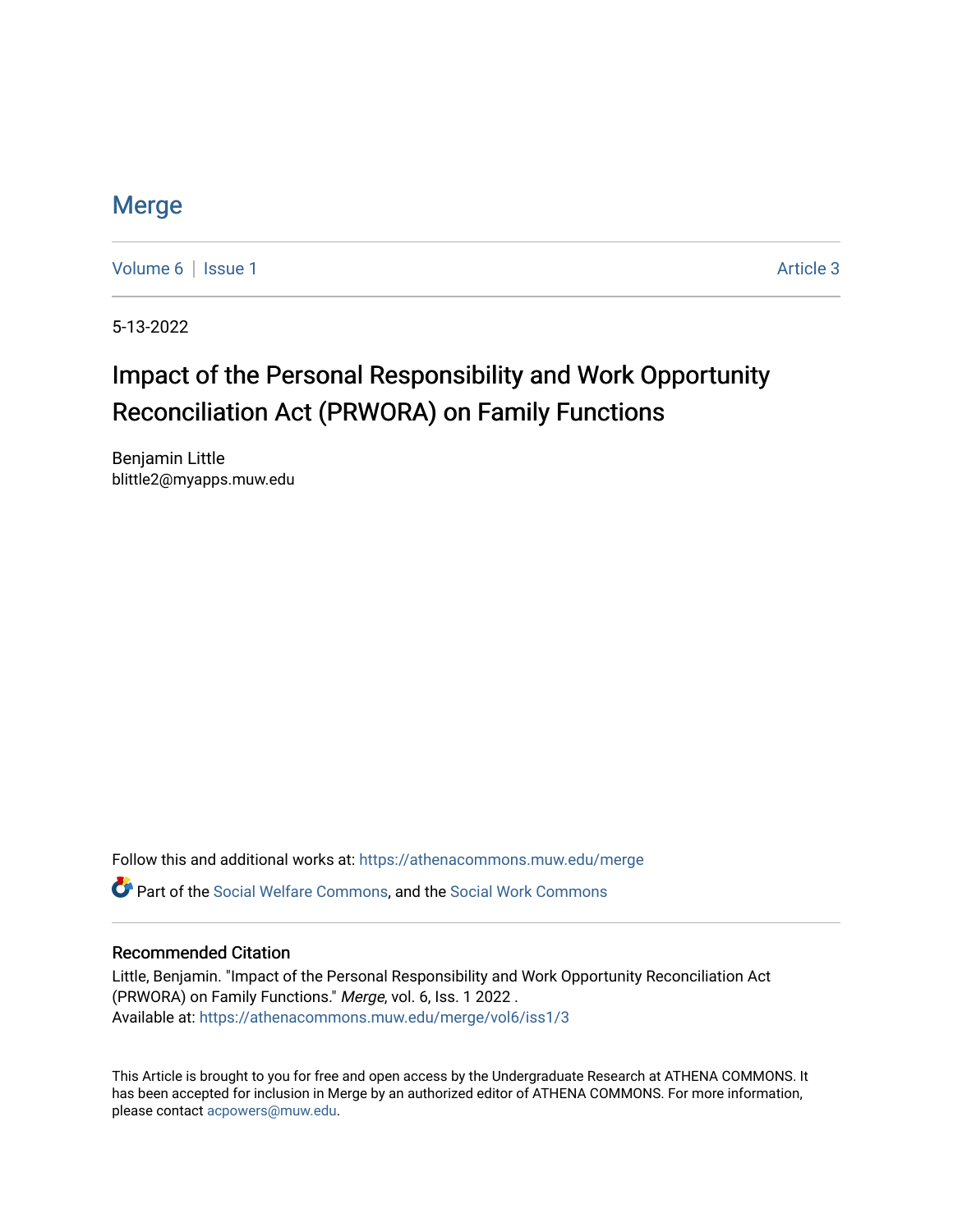# Impact of the Personal Responsibility and Work Opportunity Reconciliation Act (PRWORA) on Family **Functions**

Benjamin Little Mississippi University for Women

#### **Introduction**

According to the National Council on Family Relations (NCFR), family policy broadly encompasses everything the government does to promote individual and family well-being through policies that seek to improve the quality of life for individuals and their families. A policy brief is a document that seeks to educate and raise awareness of social issues and the potential impact of a policy. Briefs also help make informed decisions on how a policy can affect families at the federal, state, and local levels (NCFR, 2022). As such, the purpose of this brief is to educate and inform the impact non-violent drug offenses have on the well-being of individuals and their families.

An individual who has been convicted of a non-violent drug offense does not have a right to receive assistance through the Supplemental Nutrition Assistance Program (SNAP) or Temporary Assistance for Needy Families (TANF). SNAP and TANF are federally funded assistance programs that are designed to aid those who are experiencing need. SNAP provides monthly benefits that help low-income households buy the food they need for good nutrition and health. The SNAP program was designed to address the public health concerns caused by food insecurity and poor nutrition. The United States Department of Agriculture (USDA) defines food security as "access by all people at all times to enough food for an active healthy life. Food insecure adults are 21% more likely to have hypertension and approximately 50% more likely to have diabetes. Food insecurity also correlates with being overweight and obese" (Payne et al., 2020). Recipients may use SNAP benefits to purchase any grocery item or food planting seeds and excludes hot food, alcohol, cigarettes, or household items. In 2019, the program provided \$55.6 million worth of nutritional assistance to 35.7 million people (Payne et al., 2020).

#### **Personal Responsibility and Work Opportunity Reconciliation Act of 1996**

On August 22, President Clinton signed into law "The Personal Responsibility and Work Opportunity Reconciliation Act (PRWORA) of 1996 (P.L. 104-193). The bipartisan act was intended to reform the nation's welfare system. The act requires work in exchange for timelimited assistance and a performance bonus to reward states for moving welfare recipients into a job. States were asked to enforce child support payments to move families from welfare to selfsufficiency. The bill includes a little-known provision known as Section 115 that imposes a lifetime ban on federal food and cash assistance for people with drug felony convictions. This ban means those with a previous drug felony conviction receive a lifetime ban on SNAP and TANF regardless of whether they have completed their time in prison or not. Section 115 does not apply to individuals convicted of any other type of felony. It is speculated that due to the "war on drugs" during the 1990s, policymakers sought to reduce welfare assistance for individuals with histories of drug activity. Because a family policy can be seen as an investment of public resources to achieve societal goals, policymakers during the 1990s sought to reduce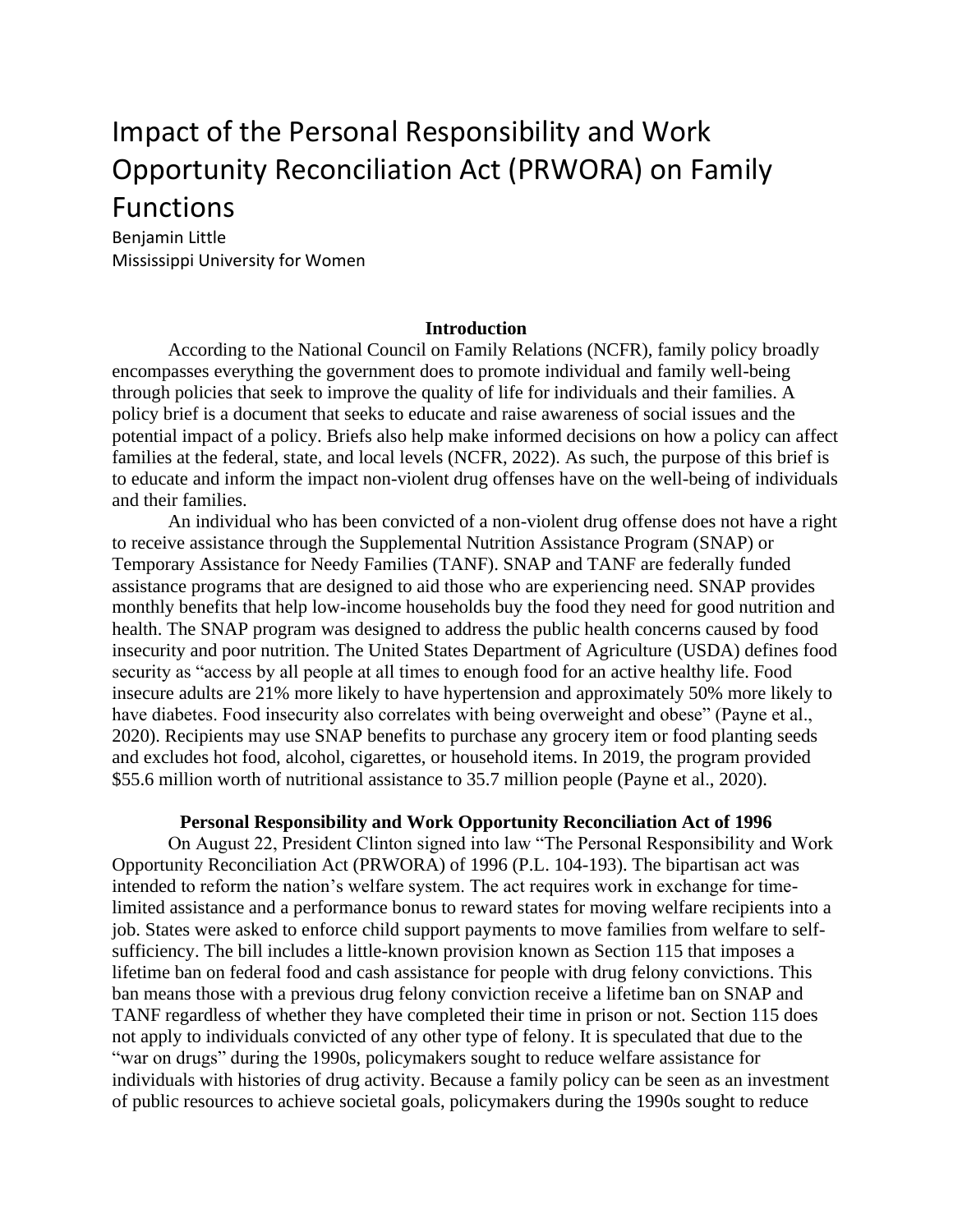drug-related criminal activity by imposing these guidelines without consideration of the longterm effects of one poor decision.

While some states have removed the restriction or modified the qualifications for aid, others have kept this restriction in place. Since 1996, 24 states and Washington D.C. have completely removed the restriction, 25 states still have a modified version of the original bill and only one state (South Carolina) still had the full ban. But any version of a restriction places barriers on people with drug felony convictions trying to apply for benefits (Payne et al., 2020). In some states, an individual can be permanently disqualified from receiving benefits after multiple separate convictions. Other states make a distinction between possession and distribution crimes as they deny benefits to an individual convicted of a distribution felony, and most states set an ineligibility period of benefits ranging from six months to one year (Payne et al., 2020). For example, a survey conducted within each state that modified or lifted the ban found that benefits could be extended if a person was enrolled in a drug treatment program, agreed to drug testing, and was parole compliant (Payne et al., 2020). African Americans are more likely to be convicted of drug offenses at much higher rates than Whites; thus, Section 115 can have a disproportionate impact on African American families (Payne et al., 2020).

#### **Social Issues related to PRWORA**

For individuals who have been convicted of a non-violent drug offense, successful reentry into society includes being able to meet basic needs such as food and shelter. Studies have shown that individuals recently released from prison lack consistent and reliable access to food; therefore, denying their access to food stamps based solely on the category of their crime can drive those individuals back into a life of crime and poverty (Paresky, 2017). Currently, nonviolent drug offenders account for 45.9% of the Federal Bureau of Prisons inmate population (Federal Bureau of Prisons, 2022). There are over 67,000 non-violent drug offenders serving time in the federal prison system (Federal Bureau of Prisons, 2022). Gaining employment and receiving job training are not always easy for those who have been convicted of a non-violent drug offense. Formerly incarcerated people are unemployed at a rate over 27% higher than the total U.S. employment rate during any historical period, including the Great Depression (Couloute & Kopf, 2018). If the goal of PRWORA is to end dependence on public assistance by encouraging employment, those who have been incarcerated for non-violent drug offenses may not receive the preparation needed to help with job readiness training, job skills training, vocational training, or other educational training programs that can assist in finding and keeping a job.

Unemployment is highest in the first two years of release from prison, and it is strongly associated with food insecurity (Payne et al., 2020). Currently, 37 states either fully or partially enforce the TANF ban, with 34 states either fully or partially enforcing the SNAP ban. Of these states, 25 have modified the ban to allow individuals with felony drug convictions to receive TANF benefits under specific guidelines. For example, Arkansas, Florida, and North Dakota allow people to receive TANF if they were convicted of possessing drugs but not manufacturing or distributing drugs. Other states such as North Carolina allow receipt of TANF benefits for individuals who take part in or complete drug treatment, submit to drug testing, or have completed a specified waiting period (Mauer, 2013). When a policy prevents access to basic needs, it is difficult for people with drug convictions to properly reenter society. Each year, approximately 700,000 individuals return home from state prisons in the United States, and an additional 9 million are released from county jails. More than 10% of those coming in and out of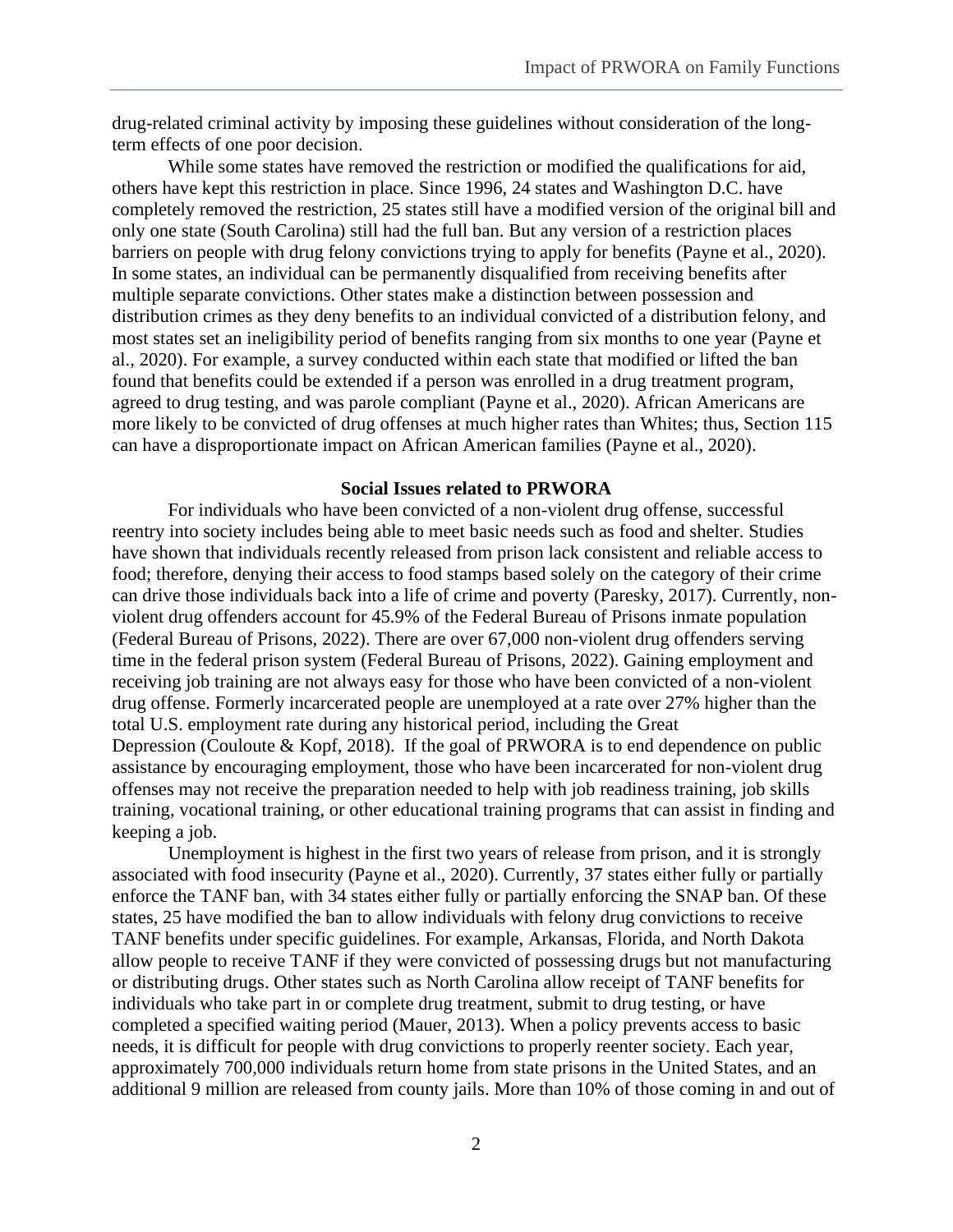prisons and jails are homeless in the months preceding and following their incarceration (Council of State Governments, 2016). The lack of accessibility to much-needed programs can also prompt these individuals to repeat their previous mistakes. Nationally, 76% of all inmates end up back in jail within five years. Mississippi's five-year recidivism rate is 77% (World Population Review).

This is a topic of interest to policymakers and society because of the long-term implication of such a policy on individual and family well-being. This topic has sparked debate over the past few years as the understanding of the impact substance abuse (drug addiction) can have on a person's ability to make sound decisions has become clear. Policymakers in several states have either modified the ban or opted out to address a relapse to drugs or a life of crime. However, some policymakers and communities continue to argue that the punishment fits the crime, and therefore, SNAP and TANF benefits should not be extended to people who violate the law. Additionally, there are those who believe that access to social service programs does little to deter crime and can worsen the quality of life of individuals, as access to social services gives little incentive for people to "get clean." Yet, research from Harvard University's Olin Center for Law, Economics, and Business in 2017 found that recently released felons who are provided full public benefits access, including nutrition services, are less likely to return to prison within a year.

#### **Family Function**

As previously mentioned, PRWORA affects both individuals and families. However, the effects of a policy on family can be more substantial for someone who has been convicted of a non-violent drug offense. Substance abuse, non-violent drug convictions, or incarceration can hinder a person's ability to financially provide for his or her family. In the United States, our society relies on the family to perform certain basic functions such as childrearing, caregiving, economic support, developing partner relationships, and family formation. Therefore, PRWORA Section 115 can have an impact on a family's ability to function.

A family can suffer when social welfare benefits are withheld due to a prior drug conviction. Section 115 of this policy can prevent someone from fulfilling family function responsibilities. PRWORA seeks to promote financial responsibility for children through comprehensive child support enforcement and includes child support through wage garnishment, paternity tests, and an effort to increase noncustodial parents' involvement in their children's lives (Mauer & McCalmont, 2013). However, a parent who has been convicted for certain drugrelated offenses is left without the ability to provide for his or her kids. This conviction not only prevents them from feeding their kids but also causes them to make decisions based on necessity. In general, most parents will do anything to ensure their kids receive proper care. When social welfare programs such as TANF and SNAP are denied, the consequences of PRWORA Section 115 could restrict parents' ability to support their kids through gainful employment and because the parents want to provide for their children in any way necessary, they may break the law to keep their children in good health.

Families are the basis for which children are initially exposed to "relationships." When families are having to deal with the constant strain of not being able to provide for their family members, this strain affects not only their ability to provide economic support but also the partner relationships that make up a family. Partner relationships focus on the relationship between the parents and other members of the household. The negative effects of drug-related convictions or incarceration on child well-being are not limited to financial issues; family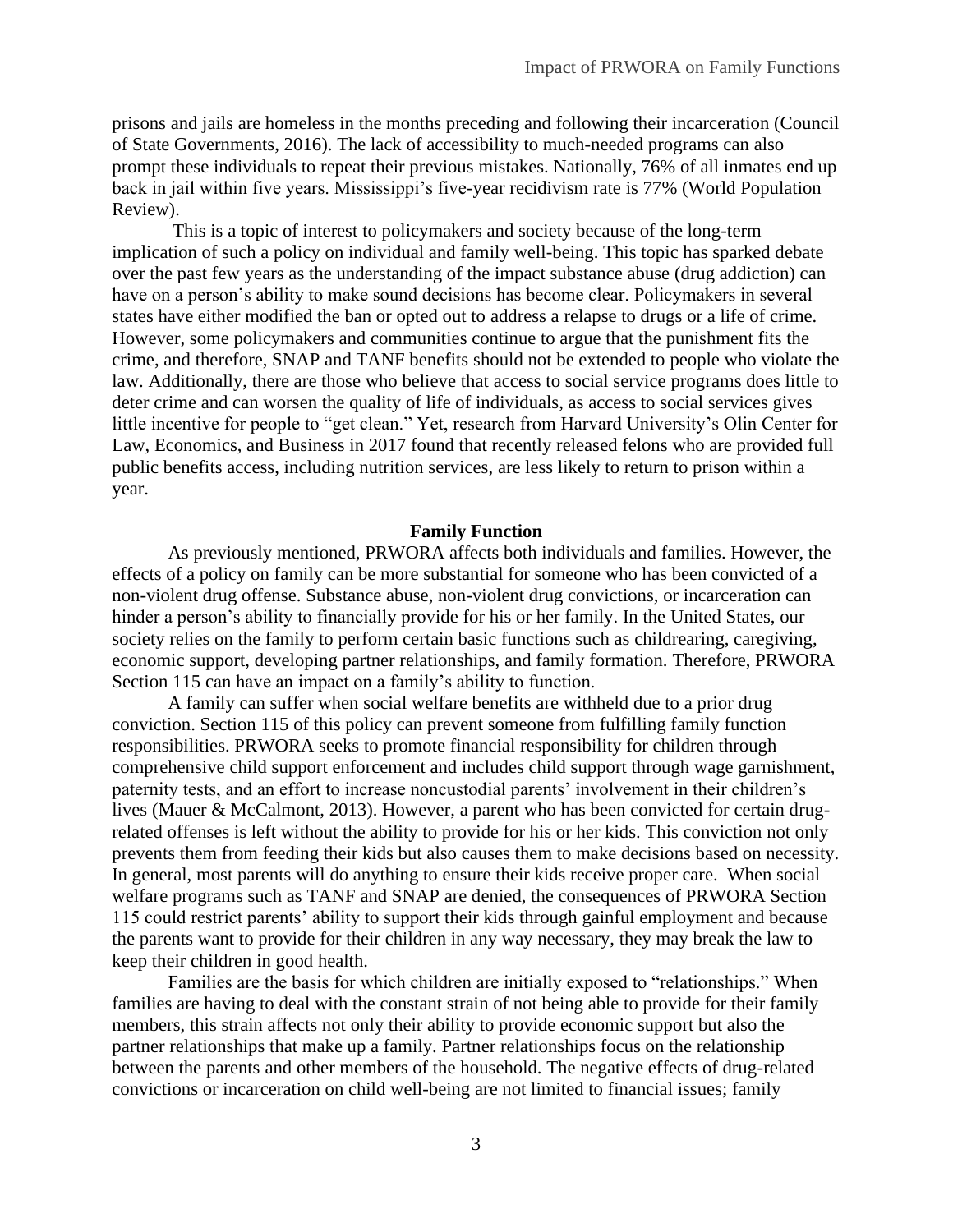relationships are also negatively impacted during and after incarceration (Western & Smith, 2018). While PRWORA attempts to increase parents' involvement through programs that enable access to children during and after incarceration, access can depend on the custodial parent. Custodial and non-custodial parent relationships are important for the development of children (Western & Smith, 2018), and healthy parental relationships provide the family with the comfort of having support during tough times, thus helping the family manage stress (Kalpana, 2021). Families are the basic units that teach children about relationships. Children brought up in a safe and supportive family will be able to form better bonds outside their homes. When a mother or father is unable to provide examples of healthy relationships, children are more likely to experience fear and anxiety (Bogenschneider, 2014). When children live in multi-partner households, biological parents can experience difficulty maintaining contact with their children, and their relationships may depend on several parental figures (Western & Smith, 2018). Thus, children and custodial parents may be unable to focus on developing relationships with the parent that was incarcerated. Additionally, custodial parents may not be interested in providing access to children because they have entered other romantic relationships, or they feel they need to protect the child from that parent. Western and Smith (2018) noted that because some men and women go to prison due to drug or alcohol use, a custodial parent may limit contact with a parent after incarceration. When an individual is discouraged from forming positive relationships with his or her children and re-establishing families, it can hinder their ability to love and receive love. It can also lead children to believe that their parent is rejecting them. Western & Smith (2018) further noted that parents who were incarcerated due to drug-related crimes were more likely to be housed in shelters, transitional housing, or become homeless due to substance abuse problems, thus, making them poor role models for children and less likely to be a financial provider. It is also possible that their addiction is a source of shame that hinders their desire to re-establish family ties. Formerly incarcerated parents, especially those with several partners, are less likely to live with their children. The quality of the parents' relationships also indicated the quality of the parent-child relationship after incarceration (Western & Smith. 2018). Thus, custodial parents act as gatekeepers for their children and examples of parent-parent relationships.

Another family function that is impacted by this policy is family formation. Trends in family formation since the 1960s include the delay and decline in marriage and childbearing, alongside an increase in cohabitation, divorce, separation, remarriage, and extra-marital births (Simpson, 2012). Family formation is based upon a society's acceptance of various family circumstances such as joined by blood, marriage, cohabitation, or adoption. Our society teaches the next generation what behavior is acceptable and considered the norm. In America, the society's expectations of the roles of the father include but are not limited to providing the household income and protector. The majority of convicted drug offenders are men. Therefore, when a man feels that he is not sufficient and not able to provide for his family, he may begin to question his role as the father of the house or as a provider. Preventing individuals from receiving benefits such as TANF and SNAP can make them feel inadequate.

When SNAP or TANF benefits are withheld due to prior drug convictions, problems arise in caregiving as well. A caregiver is a person who provides direct care for children, elderly people, or the chronically ill (Merriam-Webster, n.d.). If the parent/parents have any prior convictions, they can face difficulties in getting employment. Recent data indicates that 24.8% of women in state prison were incarcerated for a drug offense, compared to 14% of men. Similarly, 56.8% of women in federal prison were convicted of a drug offense, compared to 46.6% of men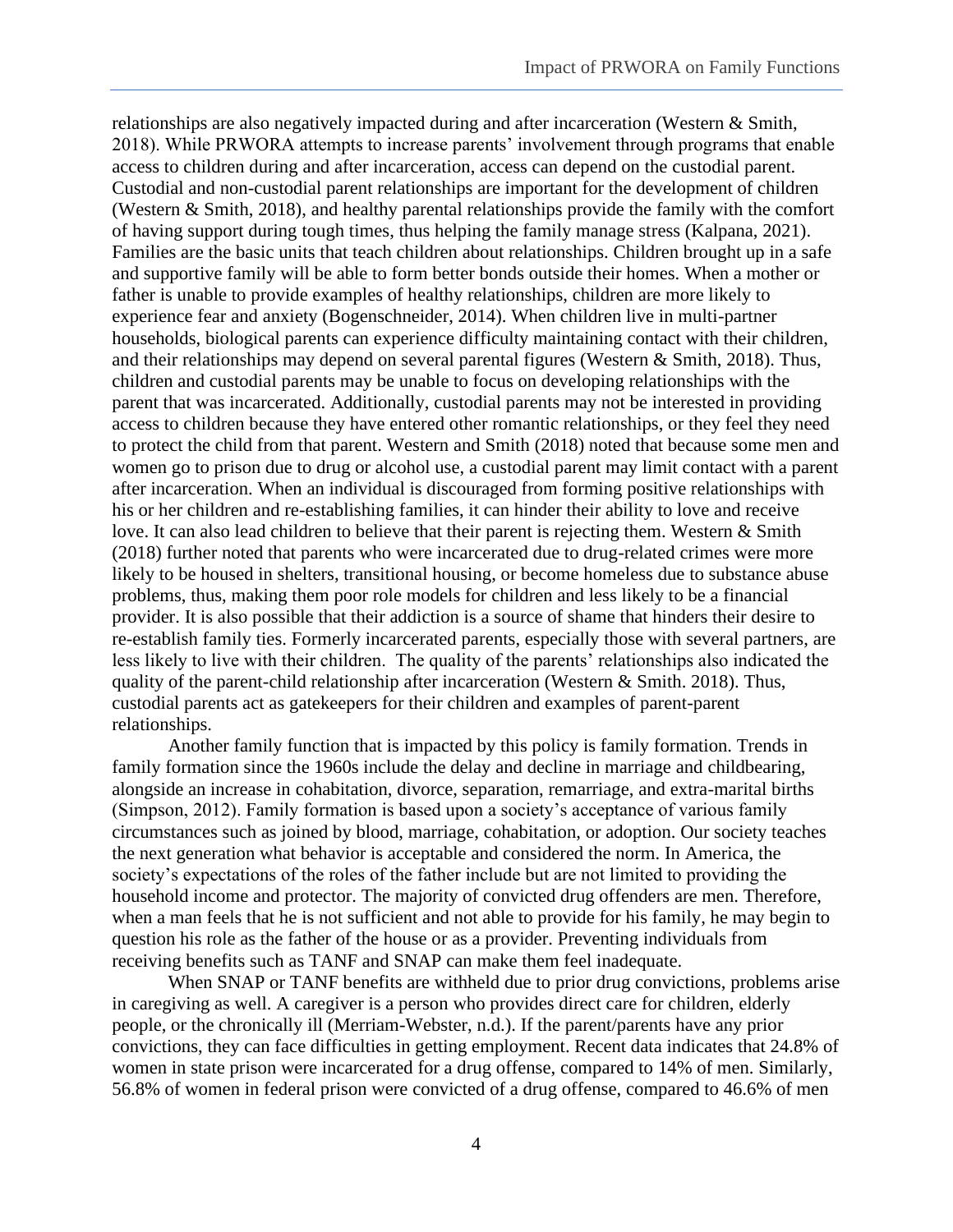(Payne et al., 2020). Therefore, women who have been previously incarcerated for a felony charge are more likely than men to be denied SNAP benefits. In some instances when the father is unable to gain employment due to his criminal record, the mother is forced to go to work to provide for the family. While this may appear to be a good solution, the mother is more likely to be the parent who is the primary caregiver of the children. When the mother goes to work, then the father must take on the caregiver role. However, if parents are not working together for the well-being of the child, that can place children at a higher risk of deviant behaviors or substance abuse (Western & Smith, 2018).

PRWORA's impact on families has been widespread. The lack of SNAP or TANF benefits due to prior drug convictions places individuals in families at risk due to lower economic opportunities and the ability to provide for family members. A parent may not be financially able to provide for his or her children. A parent may be physically separated from the life of the child due to jail time, and upon release, the lack of employment opportunities may prevent them from earning wages to financially support his or her children. Parents may not be able to care for their child when breaking the law is a viable alternative to providing for their families. Non-violent drug convictions prevent active co-parenting before and after prison. Partner relationships may be strained due to the lack of contact with the family during incarceration. After the incarceration period, co-parenting may not be possible. These are just a few of the ways that this policy can hinder or prevent a man or woman's ability to fulfill his or her designated family functions within the family. However, in both cases, each state can make its own decision concerning the eligibility requirements for these benefits. In the United States, the majority of the states have made changes to this restriction, and some have lifted the ban to allow drug offenders full benefits if eligible. This issue seems like it could be resolved very easily but that is not the case. When looking at this issue from a pros and cons standpoint, it becomes very one-sided.

#### **Perspectives**

There are many benefits in terms of reentry into society by lifting this ban. Some of the pros include prior drug offenders being able to provide for their families, children not having to suffer or go hungry due to no fault of their own, and lifting the mental and emotional strain from the parent by enabling them to provide for their families. All these benefits would certainly help a convicted drug offender reenter society. Without this limitation, they would have a chance to feed their family without having to take part in criminal activity. Rehner, an MCJ policy associate said, "Lifting the SNAP/TANF drug felony ban will help put food on the table for thousands of children and families in the state of Mississippi while increasing access to workforce training and help reentering citizens find work and stability (Gates, 2019). When an individual feels he or she has no other choice but to rob or steal to be able to feed his or her family, the community also suffers. The federal ban on SNAP benefits for persons with felony drug convictions is one of the many civil consequences of criminal convictions that can hinder reentry into the community (Payne et al., 2020).

When focusing on the cons there is one glaring thought that comes to mind: who is responsible to fund these benefits with the ban lifted? Policies such as these are already funded by our state and federal taxes. By lifting this ban there would be many more people eligible to receive these benefits. Therefore, if the government had to increase the amount of money spent due to an increase of eligible participants, they would be looking to raise taxes to supplement this cost. Society must make the conscious decision that convicted drug offenders should be eligible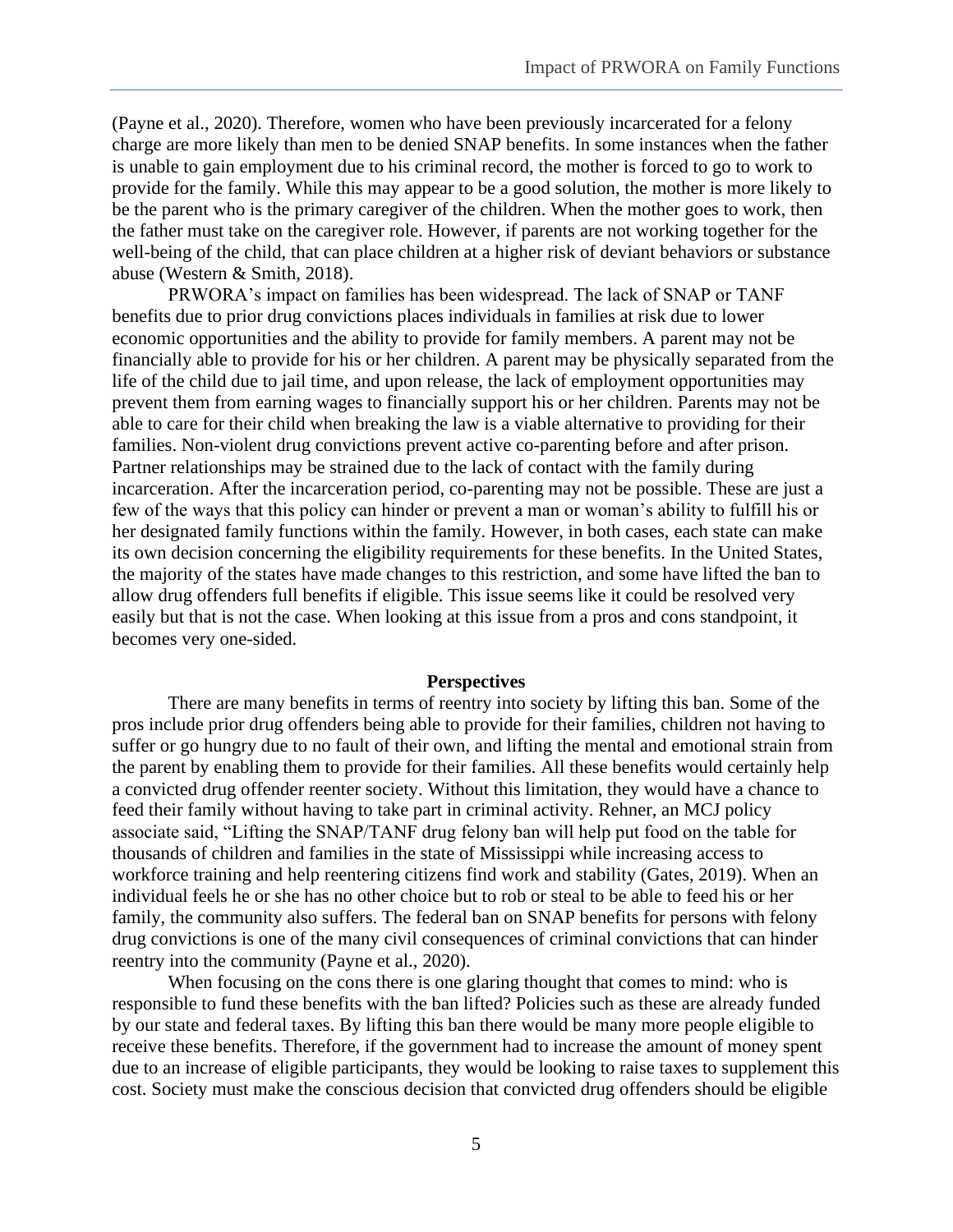to receive these benefits; however, they must also realize that they are accepting a tax increase. There are many more factors to consider. Another concern is that many drug offenders that still struggle with addiction can use their benefits such as SNAP or TANF to barter for drugs. Today, benefits such as these carry a street value of \$.50 on a \$1.00. This means that \$50 worth of benefits will buy you \$25 worth of drugs. As Senator Phil Gramm (R-TX), the sponsor of the amendment, argued, "if we are serious about our drug laws, we ought not to give people welfare benefits who are violating the Nation's drug laws" (Mauer & McCalmont, 2013). It is also important that there are other factors to consider when addressing the lack of ability many parents face in attempting to provide for their families. Clearly, the Federal Ban is not the sole cause of nutritional deficits for African Americans or any other population. Food insecurity is caused by several interrelated factors (Payne et al., 2020).

#### **Conclusion**

Family policy is specifically aimed to protect, promote, and strengthen families by addressing one or more of the five family functions. In this paper, I have discussed how four of these functions have been affected by this policy. I have shown that family formation, caregiving, economic support, and partner relationships are all involved in this policy preventing non-violent drug offenders from receiving SNAP and/or TANF benefits. Due to social injustice in the United States, PRWORA's Section 115 impacts more African Americans than it does any other race. Overall, African Americans are twice as likely to be eligible for government assistance such as SNAP or TANF. African American households experience food insecurity at a rate of 21.1%, white households experience food insecurity at a rate of 8.1%, and the national average for food insecurity is 11.1% (Payne et al., 2020). African Americans are 10 times as likely to go to prison for a drug conviction. As the cost of living continues to rise during the current administration, it is vital that policies such as the one discussed can be revised. Working families in America today are often struggling to provide for their families. It is imperative that we don't hinder non-violent drug offenders from being able to receive the assistance they are eligible to receive. There are many jobs available that could be filled by an adequate workforce if this workforce were not overlooked due to a prior drug conviction. A final thought: currently, there is not a designated time frame in which a person does not have to report their prior nonviolent drug felony conviction. This means that someone may have been arrested in 2005 for drug possession, yet they still must report it on an application in 2021. The policy mentioned in this paper, PRWORA has no mandated time lapse either. Therefore, the same individual that committed drug possession in 2005 would never be able to receive government assistance. So, my question is, when is an individual who has previously been convicted of a non-violent felony drug possession no longer suffering from a past mistake?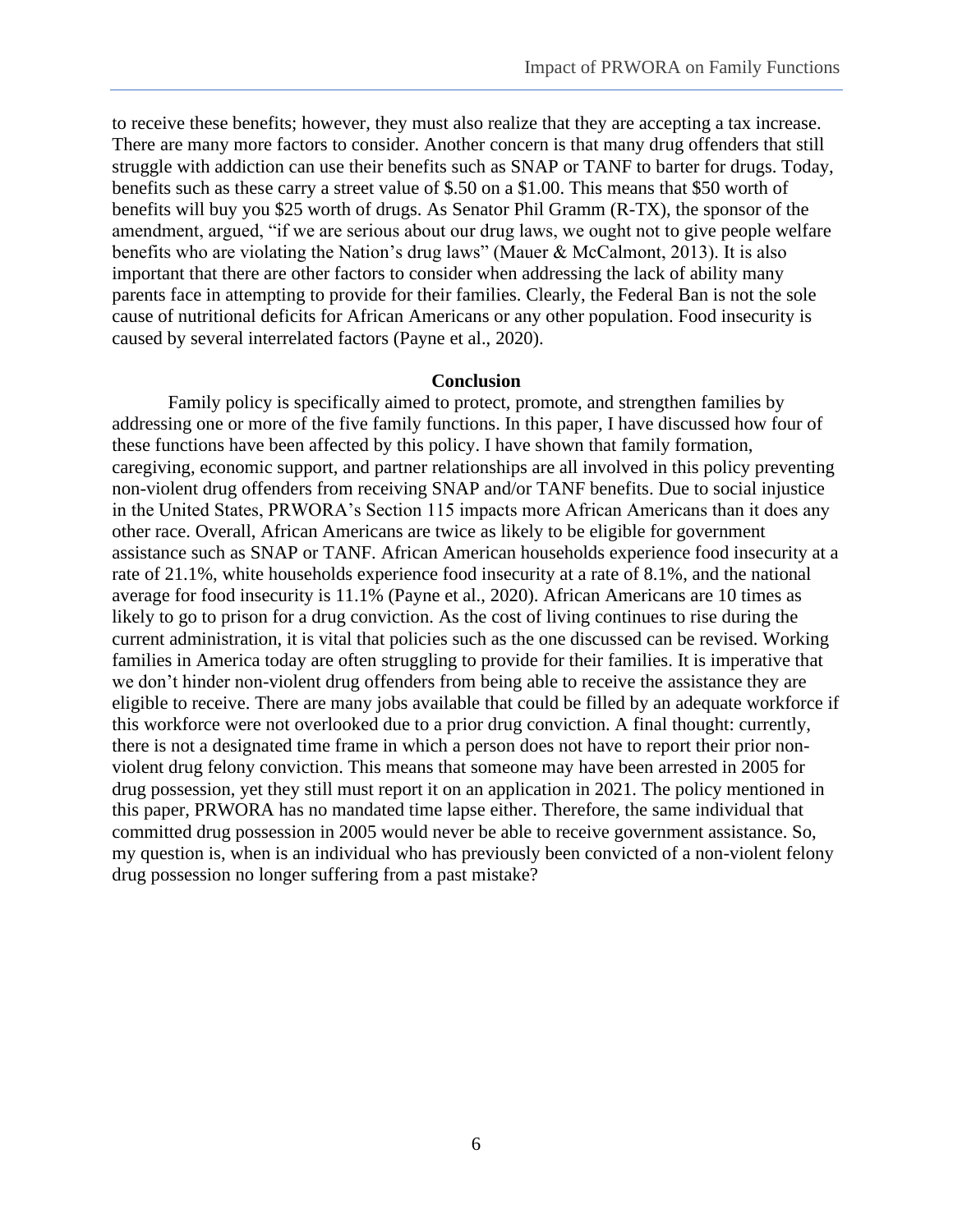#### **References**

- Bogenschneider, K. (2014). *Family policy matters: How policymaking affects families and what professionals can do* (3rd ed.). New York: Routledge.
- Couloute, L. & Kopf, D. (2018). Out of Prison & Out of Work: Unemployment among formerly incarcerated people. *Prison Policy Initiative.* Retrieved from <https://prisonpolicy.org/reports/outofwork.html>
- The Council of State Governments Justice Center (2016). *NRRC Facts and Trends.* Washington, D.C.: Author. Available at [https://csgjusticecenter.org/nrrc/facts-and-trends/](about:blank)
- Gates, J. (2019). Drug felons can now receive food stamps in Mississippi. Retrieved from [https://clarionledger.com/story/news/politics/2019/05/01/snap-mississippi-removes-drug](about:blank)[felony-bannnnnn-receiving-food-stamps/35592098002](about:blank)
- Federal Bureau of Prisons. (2022). Inmate Statistics. Retrieved from [https://bop.gov/about/statistics/statistics\\_inmate\\_offenses.jsp](about:blank)
- Kalpana, M. (2021). Family Relationships: Why Is It Important and How to Build it? Retrieved from [https://momjunction.com/articles/family-relationship\\_00460134/](about:blank)
- Mauer, M. & McCalmont, V. (2013). A Lifetime of Punishment: The Impact of the Felony Drug Ban on Welfare Benefits. *The Sentencing Project.*
- Merriam-Webster. (n.d.). Caregiver. In *Merriam-Webster.com dictionary.* Retrieved from [https://www.merriam-webster.com/dictionary/caregiver](about:blank)
- National Conference of State Legislatures. (2019). Most States Have Ended SNAP Ban for Convicted Drug Felons. Retrieved from [http://ncsl.org/blog/2019/07/30/most-states-have](about:blank)[ended-snap-ban-for-convicted-drug-felons.aspx](about:blank)
- National Council on Family Relations Website.
- Paresky, M.L. (2017). Changing Welfare as we know it, again: Reforming the Welfare Reform Act to provide access to food stamps. *Boston College Law Review, 8*(*5*), 1659-1697.
- Payne, H., Candidate, J.D., Morrow, M.C. (2020). Effects of Denial of Snap Benefits on Persons with Felony Drug Convictions. Retrieved from [https://networkforphl.org/resources/effects-of-denial-of-snap-benefits-on-convicted-drug](about:blank)[felons/](about:blank)
- Simpson, R. (2012). Households and Families. *International Encyclopedia of Housing and Home,* 227-233. [https://doi.org/10.1016/B978-0-08-047163-1.00695-0](about:blank)